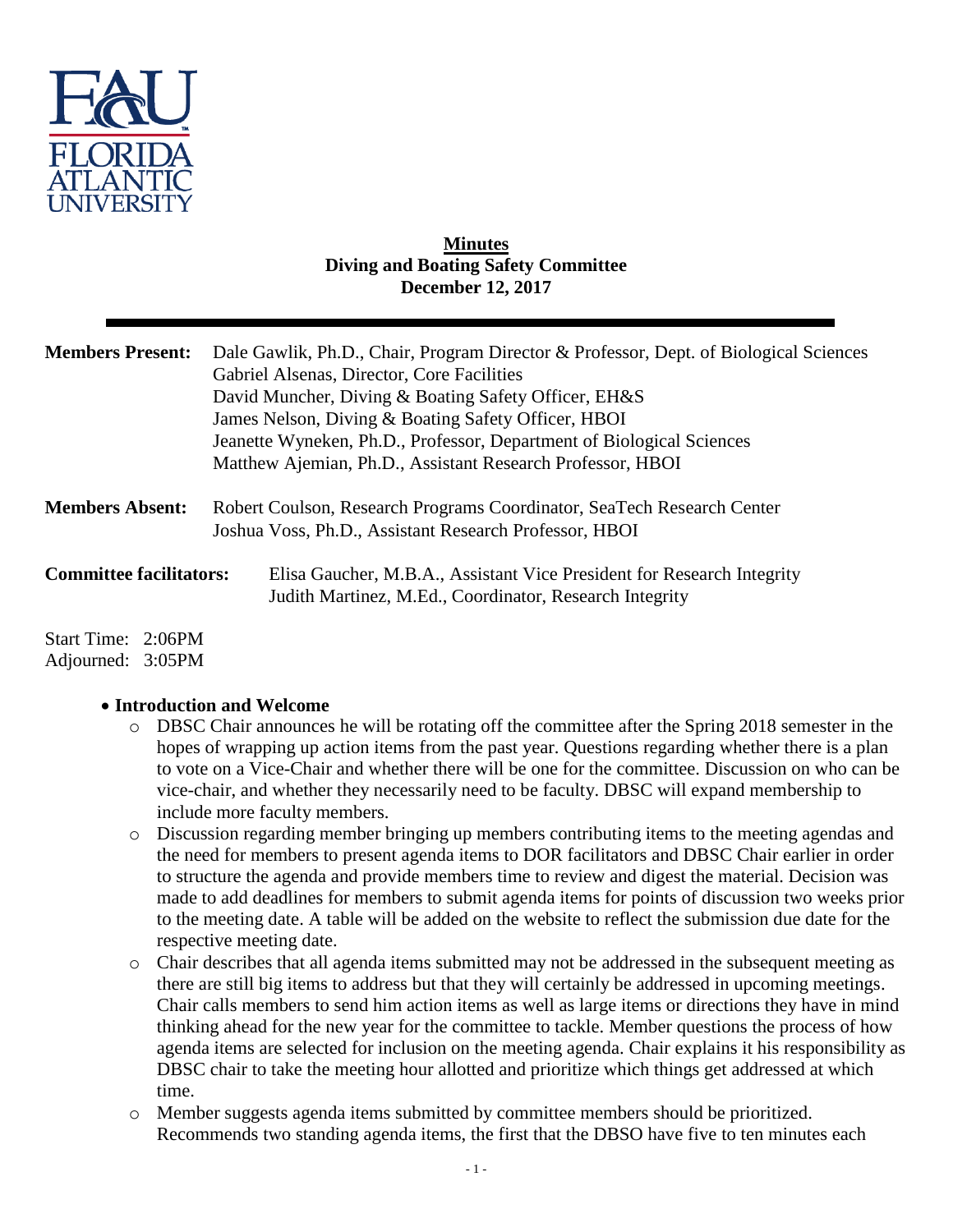meeting to report the activity that occurred during the previous period especially highlighting interesting or unique cases, DBSO agrees.

- o Request is made that DBSO's compile and circulate a bulleted list including number of dives conducted, floatplans, etc. to present to the committee as part of the standing item. HBOI DBSO presents concern about writing up report as many things happen last minute and explains a need to do things in an impromptu manner. Member argues verbal report without written document is sufficient. Suggestion is made that monthly metrics provided can be used toward the annual review. Second standing item that member proposes is that diving and boating subcommittees meet monthly and discuss agenda items there to make better use of time at DBSC meetings. Concerns that subcommittees have not met since their inception and inclusion of them on the DBSC agenda is to gauge the status of progress. Agreement that once the subcommittees are up and running, these committees could separately discuss agenda items and present decisions and necessary deliverables to the committee at large.
- o Member additionally proposes that if subcommittees are more active it could alleviate the need for the full committee to meet as regularly. Recommendation that subcommittees meet as frequently as monthly in lieu of full board meetings to allow for working time and for DBSC to meet on a quarterly basis. Chair agrees that once subcommittees are up and running and there is a pattern of the subcommittees meeting monthly the recommendation is feasible. Discussion whether charter states need for monthly committee meetings. Concerns regarding whether subcommittees would provide monthly updates to the DBSC at large in between DBSC meetings.

### **Committee member COI disclosure with agenda items**

 $N/A$ 

# **Review of Minutes from Previous Meeting**

- o Member questions the Meeting Minutes template regarding the inclusion of Ad Hoc Consult and Environmental Health & Safety Administration personnel. Decision is made to remove these listings from the Meeting Minutes unless they are present at the meeting.
- o DBSO brought up concerns regarding language of the previously approved October Meeting Minutes. Subsequent discussion regarding the primary shore contact in the event of a diving accident. Committee agreed that in the event of a diving accident on a boat, the boat operator will communicate the event to the primary shore contact.
- *Motion made and seconded to approve the November minutes with the removal of Division of Research/ Ad Hoc Consult and Environmental Health & Safety Administration lines. 6 in favor, 0 opposed, 0 abstained.*

# **Updates**

- o **DOI-MOCC Southern Campuses & DBSO updates**
- o DBSO provides update on feasibility of conducting DOI-MOCC training at southern campuses. Starting the permitting process of the forms at Palm Beach County Parks (John Prince Park) though no flares are allowed without first obtaining permission from the Palm Beach County Sheriff's Department and the FAA. DBSO expresses difficulty in identifying other suitable areas. DBSC Chair has suggestions for location options and proposes to meet with the DBSO at a separate time to discuss possibilities including the ICW which DBSO has concerns with.
- o Concerns arise regarding who will pay for the training at the southern campuses. DBSC Chair states that the committee is charged with developing and implementing policy not necessarily identifying budgetary concerns. Concerns that placing charge costs on the PI's is not in the spirit of the research